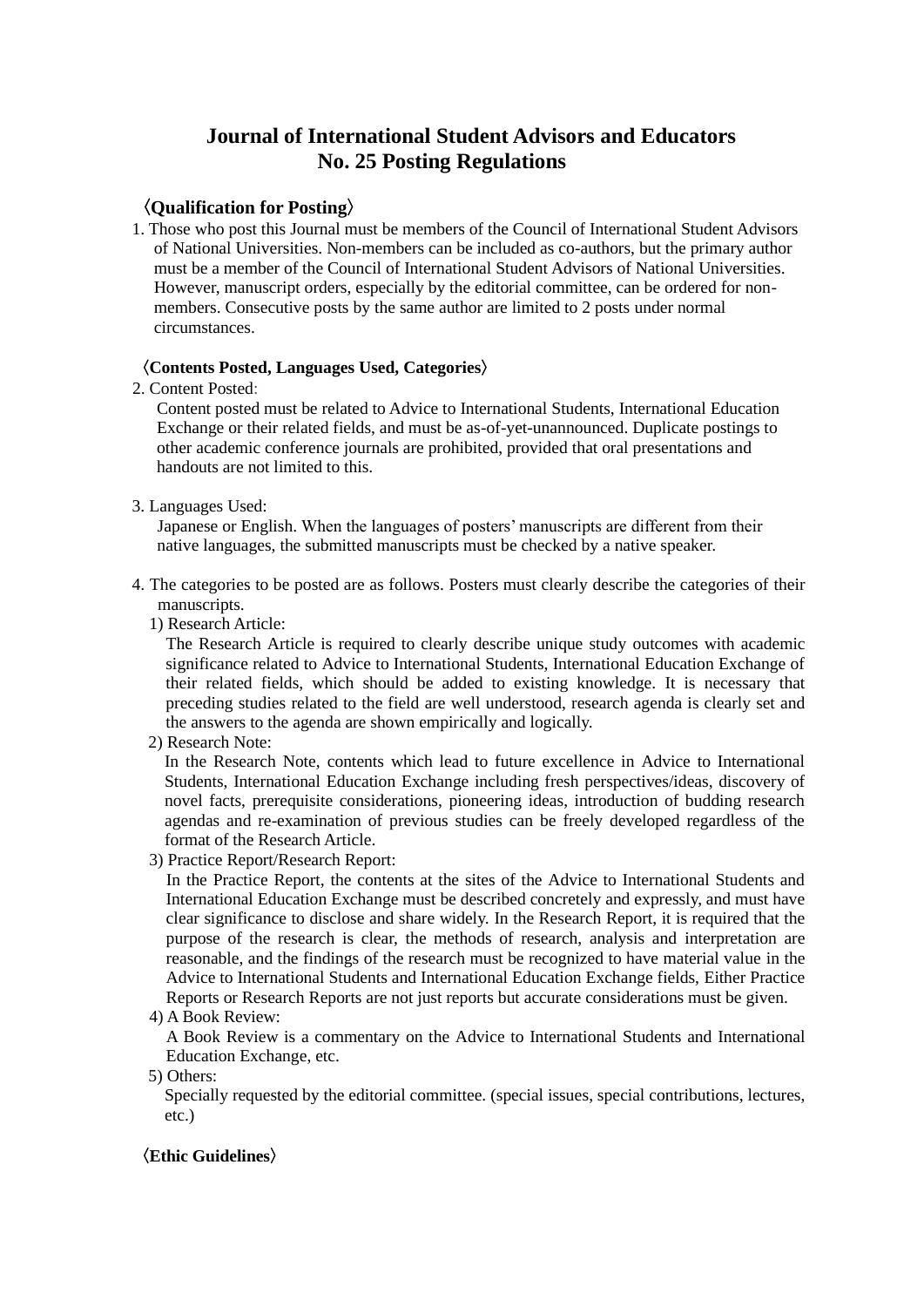- 5. Observe the following ethics when posting.
	- 1) Explain your procedure to research subjects and obtain their consent regarding implementation of research and publication of results.
	- 2) Take due consideration for personal privacy and pay careful attention so that personal information cannot be identified or inferred. Prior to publication, obtain consent from parties involved as much as possible.
	- 3) For research targeting specific institutions, obtain consent from the head(s) of those institutions prior to publication.
	- 4) Clearly state on your manuscripts that ethical consideration has been taken.

#### 〈**Manuscripts**〉

## 6. Format:

A4 Horizontal writing Japanese characters 43x30 lines (English 44 lines) File format: PDF file Colored figures, lists and pictures will be converted to grayscale.

7. Volume:

The Research Articles, Research Notes and Practice/Research Reports must be under 15 pages (including figures, lists pictures etc.), and Book Reviews under 2 pages, except when designated by the editorial committee. At the beginning of a book review, indicate 1.Book title, 2. Author's name, 3. Publisher's name 4. Year of publication, 5. No. of pages, 6. Fixed price, 7. Reviewer's name 8. Reviewer's university. The same is applied to Western books, but titles must be written in italics.

#### 8. Summary/Keywords:

Attach a summary of about 400 characters for Japanese and about 200 words for English to Research Articles, Research Notes and Practice/Research Reports. Also Attach 5 or less keywords. Write summaries only on the post contact form but not on the manuscript.

9. Proper nouns in the manuscript: Names of places or universities that could possibly specify the author must be substituted with letters/symbols (e.g., prefecture A, university  $\alpha$ ). However, in some cases such that the use of proper nouns is unavoidable given the content of the manuscript, after proper deliberation and peer review by the editorial committee, the use of real names may be permitted in accordance with the ethical guidelines.

10. Citations: All the authors' names must be listed (example: Kagami, Yokota, Tsuboi, Kudo (2012)) regardless of the number of the authors. However, if the same document source is cited more than once, the surnames of ALL authors must be listed ONLY when they first appear, and only the surnames up to the third author are listed in the second and subsequent citations, the rest of authors being omitted. (Example: Kagami, Yokota, Tsuboi et al. (2012)).

11. Quotations and reference items are separately listed. All quotations and references used in the manuscript must be included in the list, without excess or deficiency, in the following orders. The lists are summarized at the end of the manuscript.

Single Japanese research books: Write the Author's name (Publication year), 『Book title』 and Issuing bookstore's name.

Single Western research books: Write Author's initials of the surname and first name, (Publication year), *'Title',* and Publisher.

Japanese journals: Author's name, (publication year), 「Title」, 『Name of journal』, Issue no., Relevant pages.

Western journals: Write Author's initials of the surname and first name, (Publication year), *'Title', Journal title*, Volume, Number, Pages.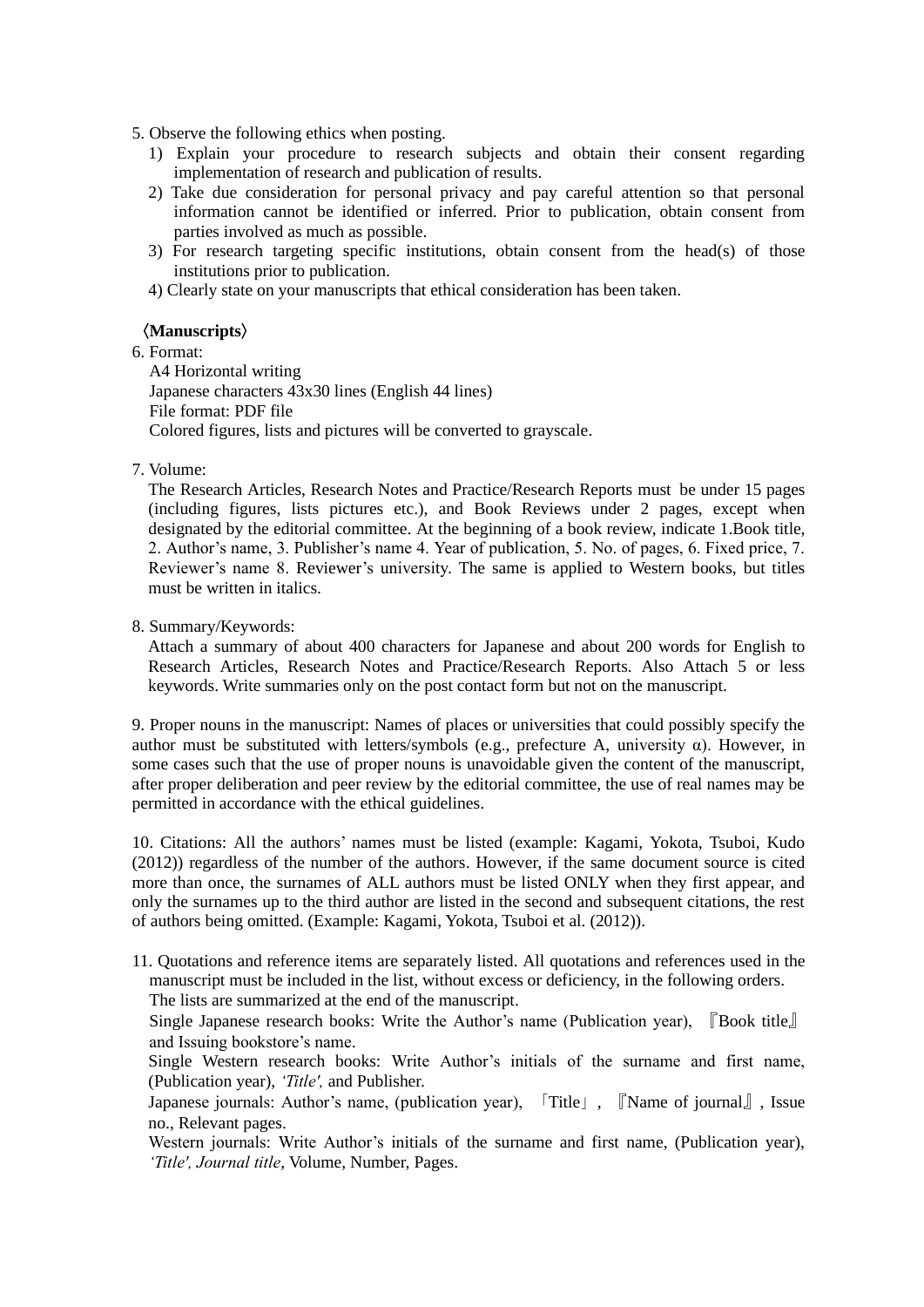In the case of materials quoted from a website, include the name of the source, (year of posting), 「Title」, URL, (Date of access).

All the authors' names must be listed regardless of the number of the authors. Summarize Japanese and foreign literatures, respectively, and list them in the order of first Japanese and then foreign literature. Japanese literature is arranged in the Japanese alphabetical order by the surnames of the primary authors, and foreign literature is in the alphabetical order by the surnames of the primary authors. When a translation into Japanese is quoted, summarize it as Japanese literature. When materials are quoted from websites, summarize the material quoted from Japanese websites as Japanese literature and from foreign sites as foreign literature, respectively.

 Avoid using phrases like 'my research book' or 'my research manuscript' when quoting from a writer's own literature in order to avoid revealing the author's identity. Do not use ciphers. Example

[Quotation/Reference Literature]

- 加賀美常美代·横田雅弘·坪井健·工藤和宏(2012)『多文化社会の偏見·差別-形 成のメカニズムと低減のための教育-』明石書店
- 高松里(2006)「国際交流学生サークル活動への教育的サポート:九州大学国際親善 会の活動と会への支援」『九州大学留学生センター紀要』第 15 巻、pp.67-74

日本語教育振興協会(2006)「日本語教育機関の概況」

http://www.nisshinkyo.org/j147.pdf (2016年 12月 20 日閲覧)

- ホール・エドワード(日高敏隆・佐藤信行訳) (1970)『かくれた次元』みすず書房 (Hall, E. (1966) The Hidden Dimension, Anchor Books)
- Piller I(2010)*Intercultural Communication: A Critical Introduction*, Edinburgh University Press
- Schwartz SJ, Unger JB, Zamboanga BL, Szapocznik J (2010) "Rethinking the Concept of Acculturation Implications for Theory and Research", *American Psychologist*, vol.65, No.4, pp.237-251
- Zhou Y, Jindal-Snape D, Topping K, Todman J (2008) "Theoretical Models of Culture Shock and Adaptation in International Students in Higher Education", *Students in Higher Education*, vol. 33, No.1, pp.63-75

### 〈**Acceptance or Rejection of Posts**〉

12. Acceptance or Rejection of posted manuscripts is decided by deliberation among the editorial committee after peer review for categories 1) -3) and by deliberation among the editorial committee for 4)-5).

 As a result of deliberation, if it is determined that contents, structure, expressions etc. are inappropriate, posters may be requested to make corrections and/or change their category.

#### 〈**Proofreading**〉

13. Proofreading by a poster is limited to the first draft. After the proofreading, content changes are not allowed under normal circumstances.

#### 〈**Copyrights**〉

14. Copyrights of the manuscripts published on the Journal of International Student Advisors and Educators belong to Council of International Student Advisors of National Universities.

### 〈**Offprint**〉

15. Posters who wish to offprint shall follow the method designated by the chief editor at the time of manuscript completion. Full cost for offprint is borne by the posters.

#### 〈**Posting Application and Manuscript Deadline Dates**〉

16. Those who plan to post should apply to the chief editor by e-mail, clearly stating their titles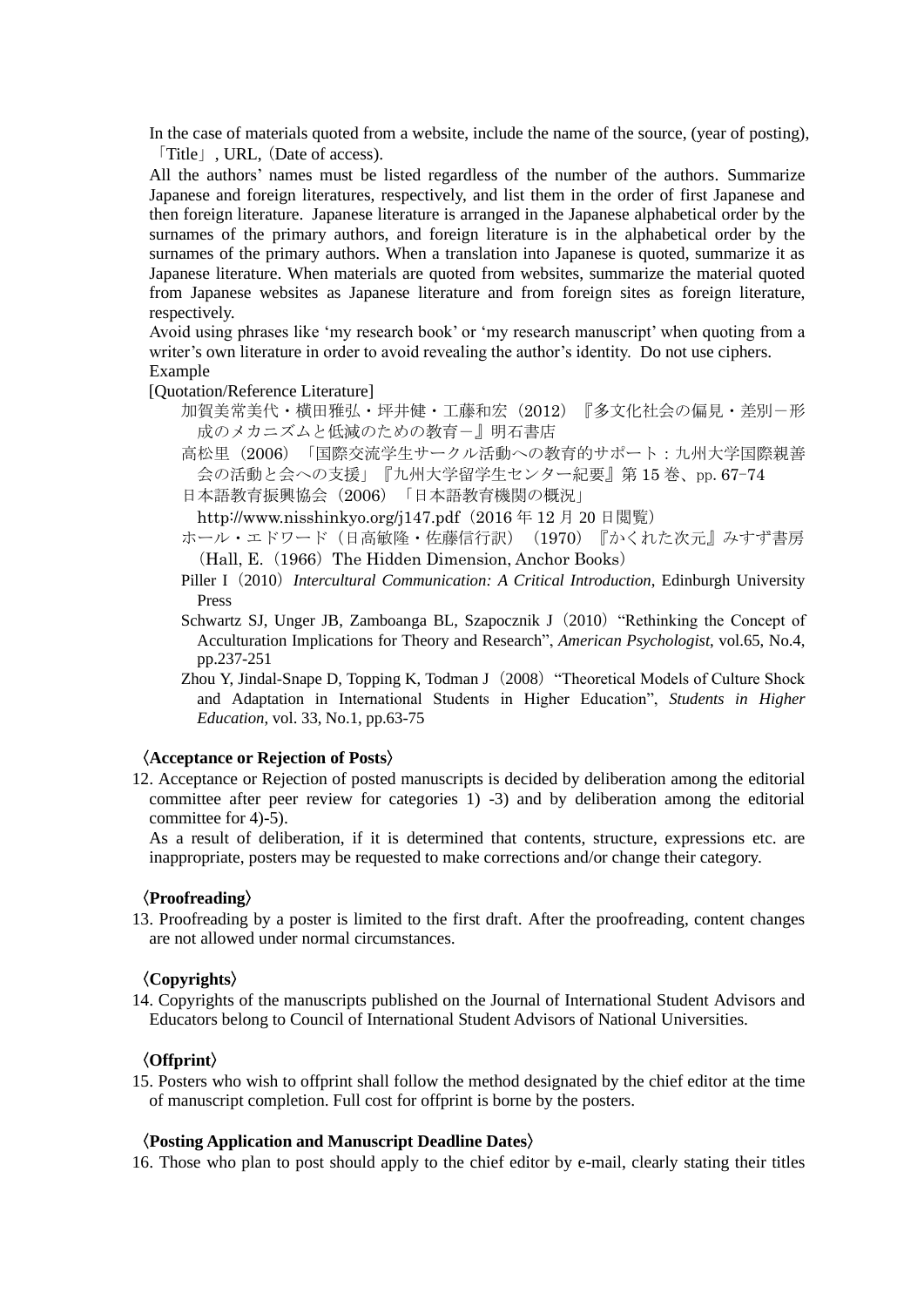and posting categories by July  $15<sup>th</sup>$  of that year.

Then send their manuscripts (in PDF format), posting contact forms and posting check lists to the chief editor via email by August 31<sup>st</sup>. Download the posting contact form, posting check list and format from the homepage of the Council of International Student Advisors of National Universities.

 Write the summary only on the posting contact form, but not on the manuscripts. Be careful not to leave the poster's personal information on the PDF properties, etc.

 (Homepage of the Council of International Student Advisors of National Universities) http://coisan.org/

〈**Where to apply postings to/ Where manuscripts are sent to**〉 e-mail: kaoru@kochi-u.ac.jp (Professor OTSUKA, Chief Editor of the Journal of COISAN)